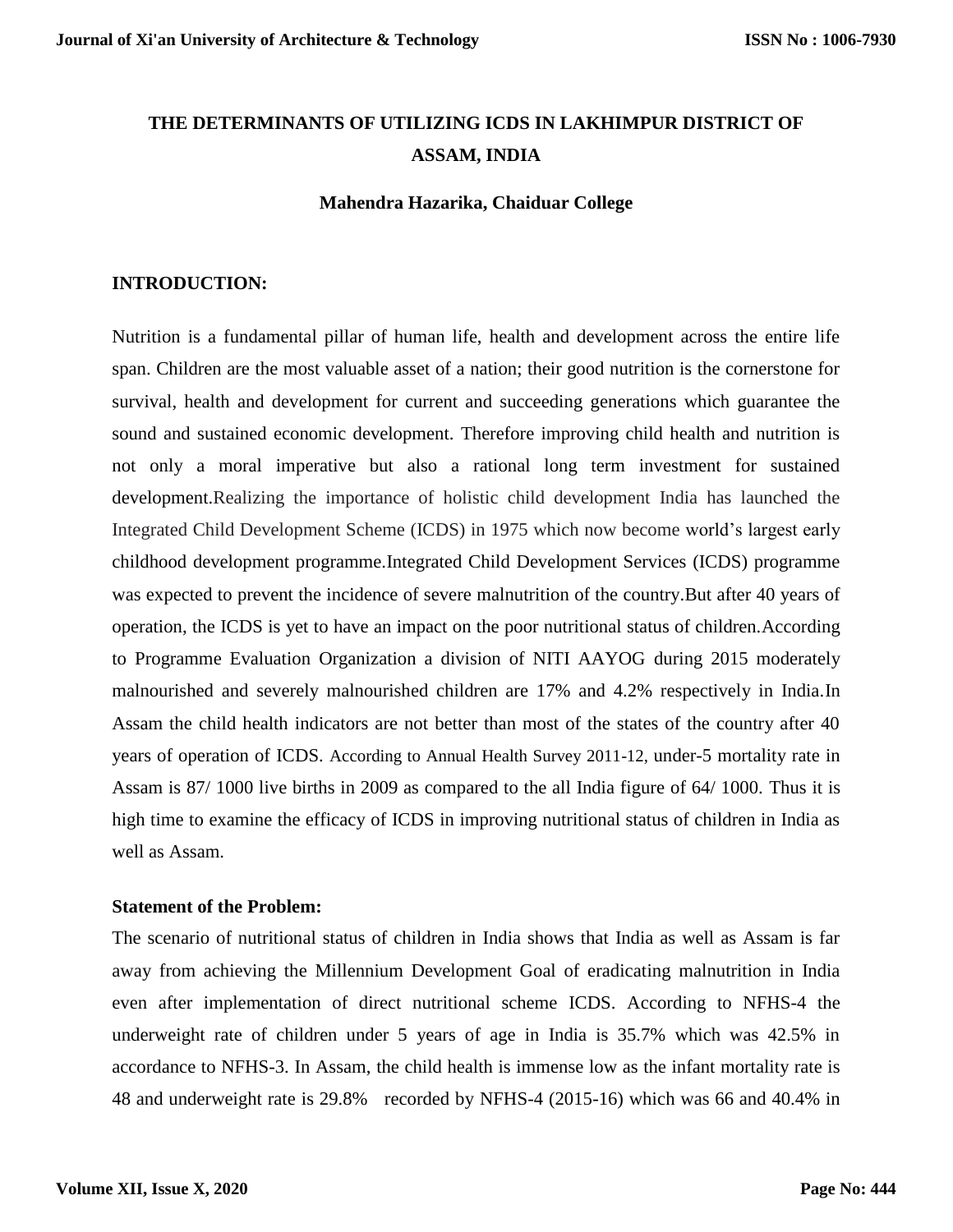accordance to NFHS-3. Hence after 40 years of operation of ICDS India as well as Assam can reduce malnutrition level marginally. Although theICDS programme appears to be well-designed there are several mismatches between the programme's design and its actual implementation that prevents it from realizing its potential. In this context the researcher tries to study the various determinants that affect on utilization of ICDS.

#### **About ICDS**

India has launched the Integrated Child Development Scheme (ICDS) in 1975 which is one of the centrally funded flagship programmes of the Government of India and now become world's largest and unique programme for childcare and early childhood development.According to Programme Evaluation Organization a division of NITI Aayogduring 2014-15 the ICDS programme covers 8.4 crore children of age below 6 years and 1.91 crore pregnant and lactating mothers through 7,066 projects and 13.42 lakh operational AWCs. This is against a total number of 16.45 crores children in the age group 0-6 years (2011 Census). ICDS, therefore, reaches only around half of the children in this age group. It is notable that Government of India partners with the international agencies like United Nations International Children' Emergency Fund (UNICEF), Cooperative for Assistance and Relief Everywhere (CARE), World Food Programme (WFP) to supplement interventions under the ICDS.UNICEF has helped in launching the ICDS programme and continues to provide financial and technical assistance along with the World Bank.

 The [Integrated Child Development Scheme \(ICDS\)](http://wcd.nic.in/icds.htm) came under the purview of the Ministry of Women and Child Development (MWCD) in 2006. National Institute of Public Cooperation and Child Development is one of the autonomous organizations under MWCD for child development. The following are the objectives of ICDS.

- To advance the nutritional and health standard of children in the age-group 0-6 years.
- To reduce the rate of mortality, morbidity, malnutrition and school dropout.
- To support the mother for providing the necessary nutritional and development needs of the child and aware of her own needs during pregnancy through proper health and nutrition education.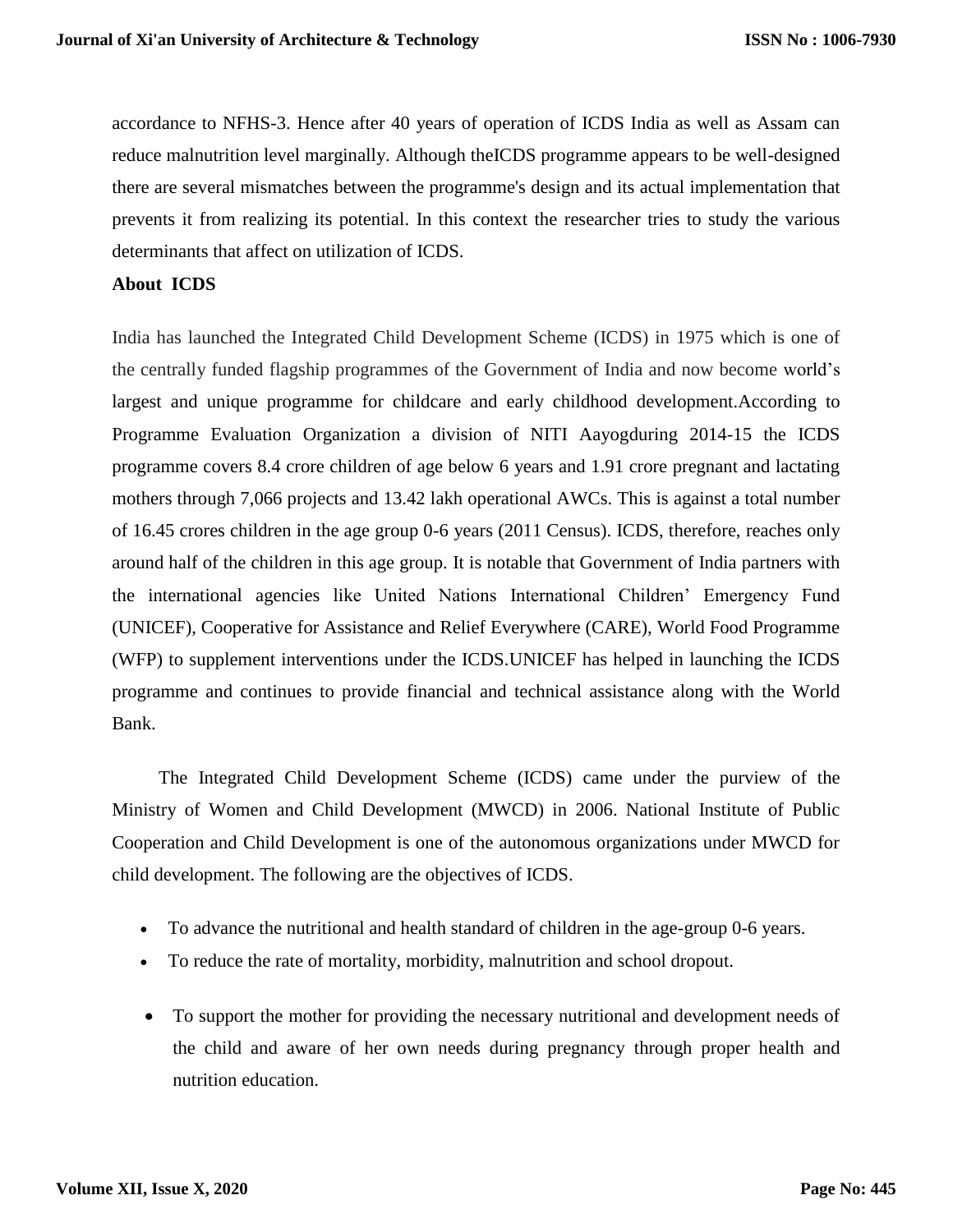The scheme aims at providing an integrated package of services. These services include supplementary nutrition, pre-school non-formal education, nutrition  $\&$  health awareness, immunization, medical check-ups, referral services.

In Assam, ICDS scheme was introduced in the year 1975 inDhakuakhana Development Block, on experimental basis, along with 32 other blocks in the country. According to annual report 2014-15 of MOWCD, the total number of AWCs sanctioned for the state was 62,153 (including 5,425 Mini-AWCs) under 231 projects. According to the report the total child beneficiaries for SNP are 3310885 and for PSE are 1801441 in December 2014.

## **Review of literature:**

Different literature has been developed regarding the efficacy of ICDS. Different studies have been conducted about the implementation of ICDS in India. Some of them are discussed as follows.

## **Why people are not attending the AWC**

**The World Bank** (2004) estimates that attendance is varied in accordance to age, gender, caste, household wealth and location. The report further shows that in all states the attendance rates of scheduled caste and scheduled tribe children are in line with or slightly better than that of other castes.

**Ameya Et Al. (2005)** found that the majority of ICDS buildings were in poor condition, without basic facilities.The AWC were not located within community areas and mothers had difficulty in sending andbringing back their children from ICDS centres. Parents were interested in sending their children to private crèches and schools because they thought that 'private' meant quality, and it was also a status symbol.

**Final Report on ICDS performance (2008)** has found thatas the AWCs are themselves not functioning regularly particularly in Dhubri, Dibrugarh, Kamrup and East Khasi Hills, it would not be fair to expect the parents to be enthusiastic about sending their children to the Centre. AWCs are seen more as food distribution centers.

**Deepali Sharma** (2014) has found in her studies that as the prosperity increases (as defined by monthly income, standard of living etc.), there is a tendency to not register. She further found that the key reasons for not attending the program are the lack of seriousness in the minds of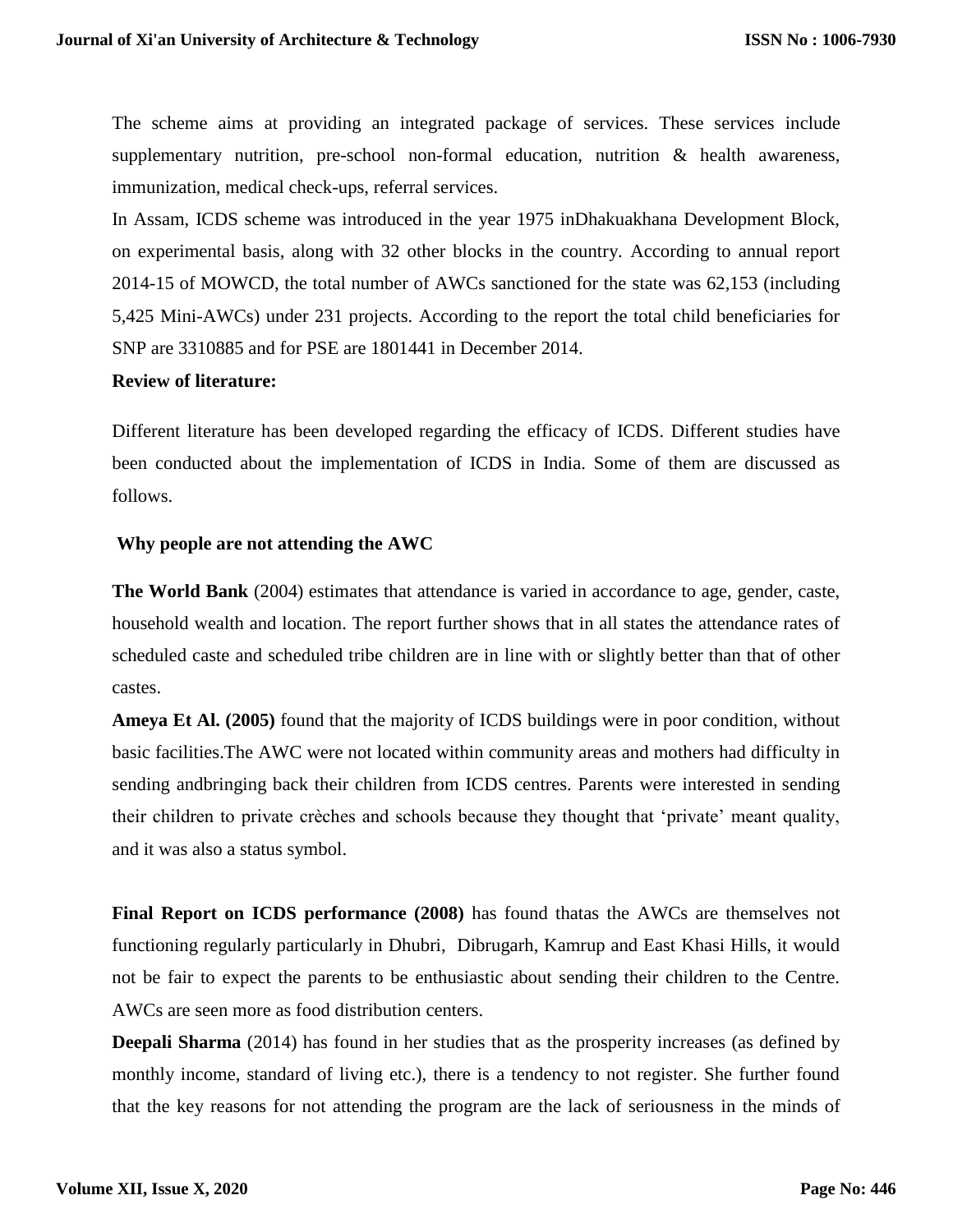respondents towards the program. Shehas found that at lower levels of education, mother's education is complementary to program, but more educated mothers who have completed higher secondary education implying a substitutive role of mother's education and program. She has found that SC and ST have higher tendency to attend as compared to general class. Education of parents is affecting the probability of registration. Educated parents tend to have lower rates.

#### **Objectives:**

The researcher has set some specific objectives. These are as follows:

- 1. To find the determinants of utilizing the ICDS.
- 2. To find out the reasons of not attending the AWC.
- 3. To find out the problems faced by the ICDS in Assam.
- 4. To find out some remedial measures for effective implementation of ICDS in Assam

## **Research Questions:**

To fulfill the above objectives the researcher sets some**research questions**. These are as follows:

- 1. Does Quality of ICDS affect on attendance of children at AWC ?
- 2. Does mother education affect on attendance of children at AWC ?
- 3. Does living condition of childrenaffect on attendance at AWC ?

## **Research Methodology:**

The research work depends on both primary and secondary data. For collecting the primary data the researcher selects a sample size from Lakhimpur district of Assam by adopting the multistage random sampling and systematic sampling. In multistage sampling, **in first stage**, the researcher selects the Lakhimpur district of Assam as it was taken as model district for launching The ICDS in 1975.**In second stage,** among 9 development blocksof the district the Boginadi block is selected randomly. **In third stage,** Na- KadamgaonPanchayat is selected randomly.**In fourth stage,**AWCs are selected from the panchayat.Since the total number of AWC in the block is 208, therefore the 10% of the total number of AWC i.e. 20 is taken as sample size for the study. The 20 AWCs are selected randomly in such a manner that it covers mother and children of all section of caste, religion and economic condition of the area.**In fifth stage,** the sample households are selected. The researcher has found the total number of children is 1217 as per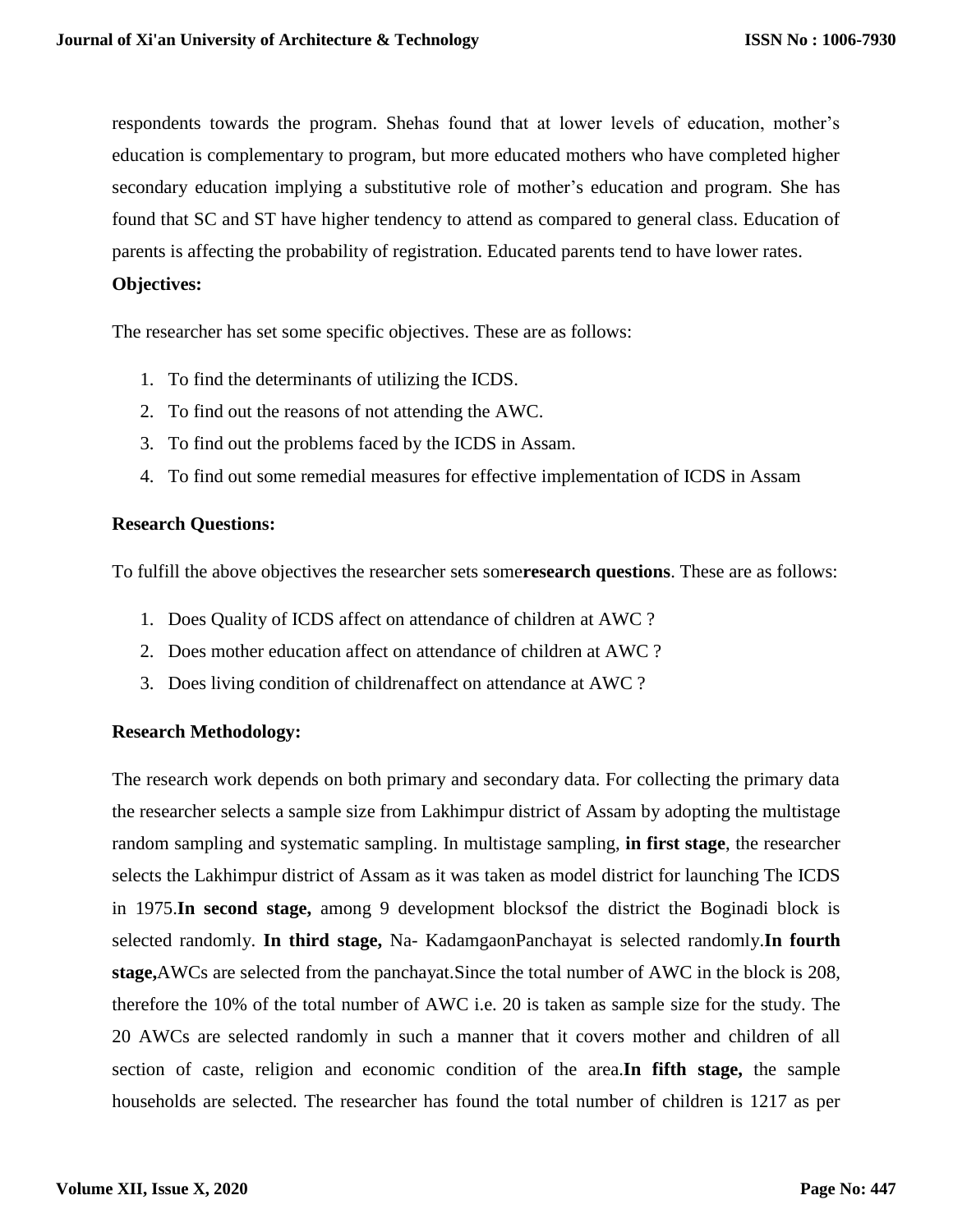record provided by 20 AWC. Therefore to observe the socio economic condition of the households the researcher has selected 10% of total children i.e.120 (for convenience) by applying systematic sampling and purposive sampling. The sample household size is also 120. One child from each household is taken as sample. The researcher has selected the beneficiary households by applying systematic sampling. In each selected AWC the researcher select the beneficiary households at an interval of every 10 beneficiary households. The researcher has selected the households who are registered but not attended the AWC in last two monthsby applying purposive sampling. They are considered as sample children who are not attending in AWC. The researcher has collected data from AWW and beneficiaries mother by adopting direct investigation method on the basis of well-structured questionnaires. The information about monitoring and administration is taken from the supervisor and ICDS officials through proper discussion.

#### **Data Analysing Technique**:

The collected data are arranged scientifically in a tabular form.For better explanation about the determinants of utilizing the ICDS the binary logistic regression model is applied.The logistic models controls for relevant socioeconomic variables like maternal education, household standard of living, social background of household such as caste which have the probability of affecting on attendance in AWC. In the binary logistic method we have used the co-efficient to explain the likelihood of being attendance associated with different characteristics. We make meaningful explanation on the basis of p value. For analyzing the determinants of utilization of ICDS the researcher assume the attendance as dependent variable and age and sex of child, mother's education, caste, living condition and quality of ICDS as independent variable. For estimating the use of ICDS services, a linear model that relates one of the outcome variables to a set of explanatory variables plus error terms is  $Y = \beta_1 X_i + \beta_2 C_i + \beta_3 Z_i + \beta_4 Q_i + e_i$ 

where the dependent variable is attendance for the ith respondent  $(i = I, 2, ..., N)$ . X indicates the child specific characteristics such as age and sex of the child, C indicates mother education, Zindicates the socio-economic characteristics such ascaste and living condition and Q indicates quality of ICDS. In all cases the outcome variable is dichotomous which means that linear regression methods are not appropriate. We use the logistic regression method for all estimations.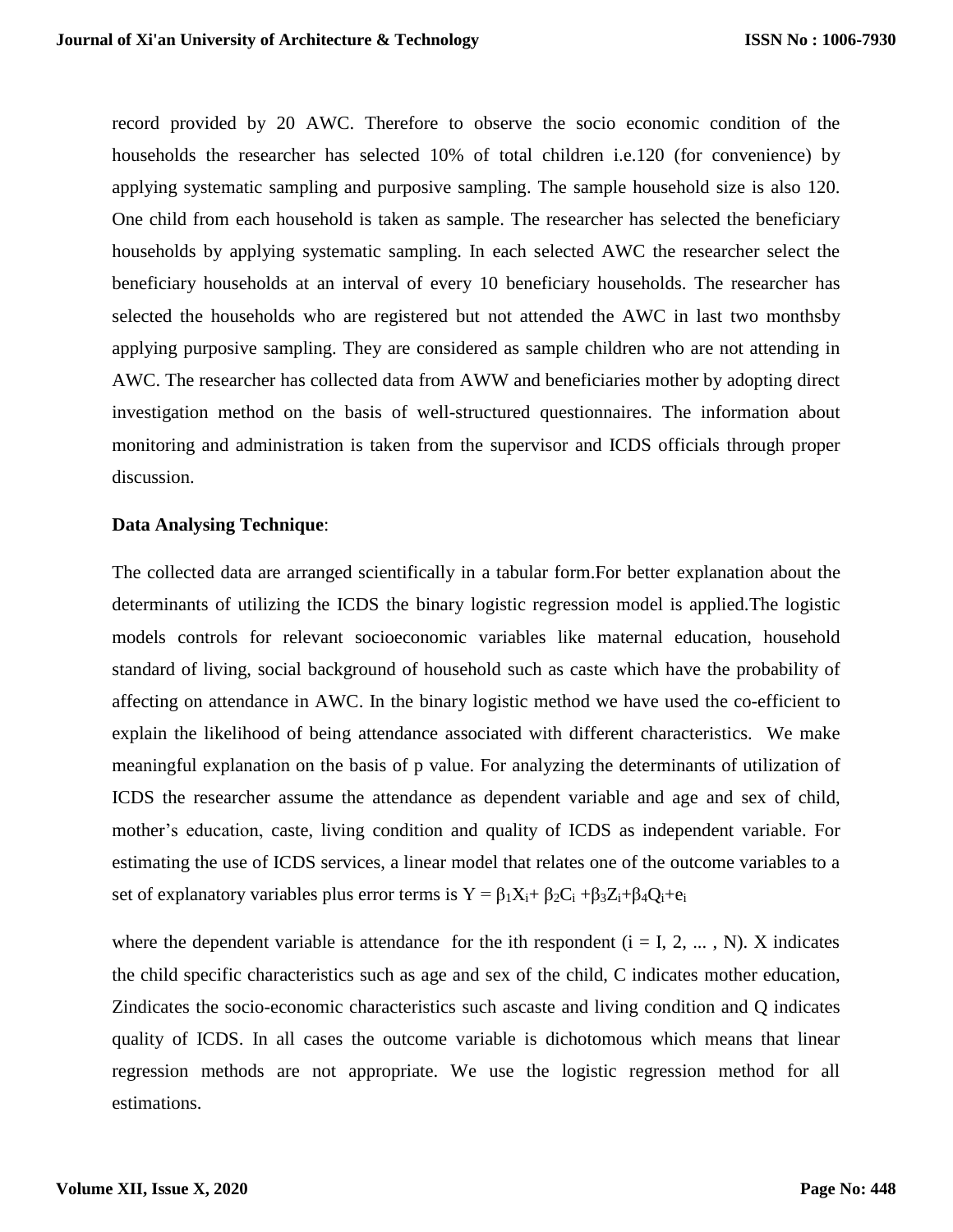The logit (L) is the log of the odds ratio and can be

expressed as follows: L= In  $[Pr(Y=1]/Pr(Y=0)] = X\beta$ 

Whereβ is a vector of parameters for x explanatory variables. The left hand side of the equation represents the log odds of the outcome associated with the explanatory variables in question. The logit model is used to estimate the probability attendance using the following econometric specification:

Logit(Yij) =  $\beta_1 X_{ii} + \beta_2 C_{i} + \beta_3 Z_{i} + \beta_4 Q_{i} + e_i$ 

The· analysis is performed using STRATA software.

The quality of ICDS as well as AWC is assessed on the basis of index value computed from the composite index constructed by using infrastructure index and Quality of AWW Index by applying the formula of UNDP Human Development Index. The variables considered for infrastructure Index are ICDS owned building, sufficient space, weight machine, PSE kits, Medical kits, play material, storage facility, sitting arrangement, utensil, toilet and drinking water facility. For AWW quality Index the variables are education level of AWW, Training of Aww, NHE, SNP, Immunization, record keeping, growth chart preparation, meeting arrangement, House to House visit by AWW, Visited by supervisor, visited by ANM.

#### **Determinants of the utilization of ICDS:**

Numbers of factor are responsible in determining the utilization of ICDS. The quality of infrastructure of AWC, the quality of the AWW , the efficacy of the services, the child specific characteristics such as gender, age , the parental education, the socio-economic factor of the beneficiaries, Awareness and knowledge of the beneficiaries,the political interference on the services, the community participation, the location of the AWC, the road connectivity to thecentre etc. Some of them which are considered as independent variables are concerned in the study as determinants of the utilization of ICDS.

# **Profile of the area:**

Lakhimpur district is one of the oldest district of Assam. According to 2011 census the total population of the district is 10.42 lakhs. Among them 15.6 thousands are children under 6 years. Boginadi block is situated in the east of the Headqurter of Lakhimpur district. The block consists of three gaonpanchayats. The people of the area is of different communities such as mishing, nepali,kachari, tea tribes, sc, minorities, general etc. Most of people depend on agriculture for their livelihood. The Boginadi bazar support the local farmers for marketing their products.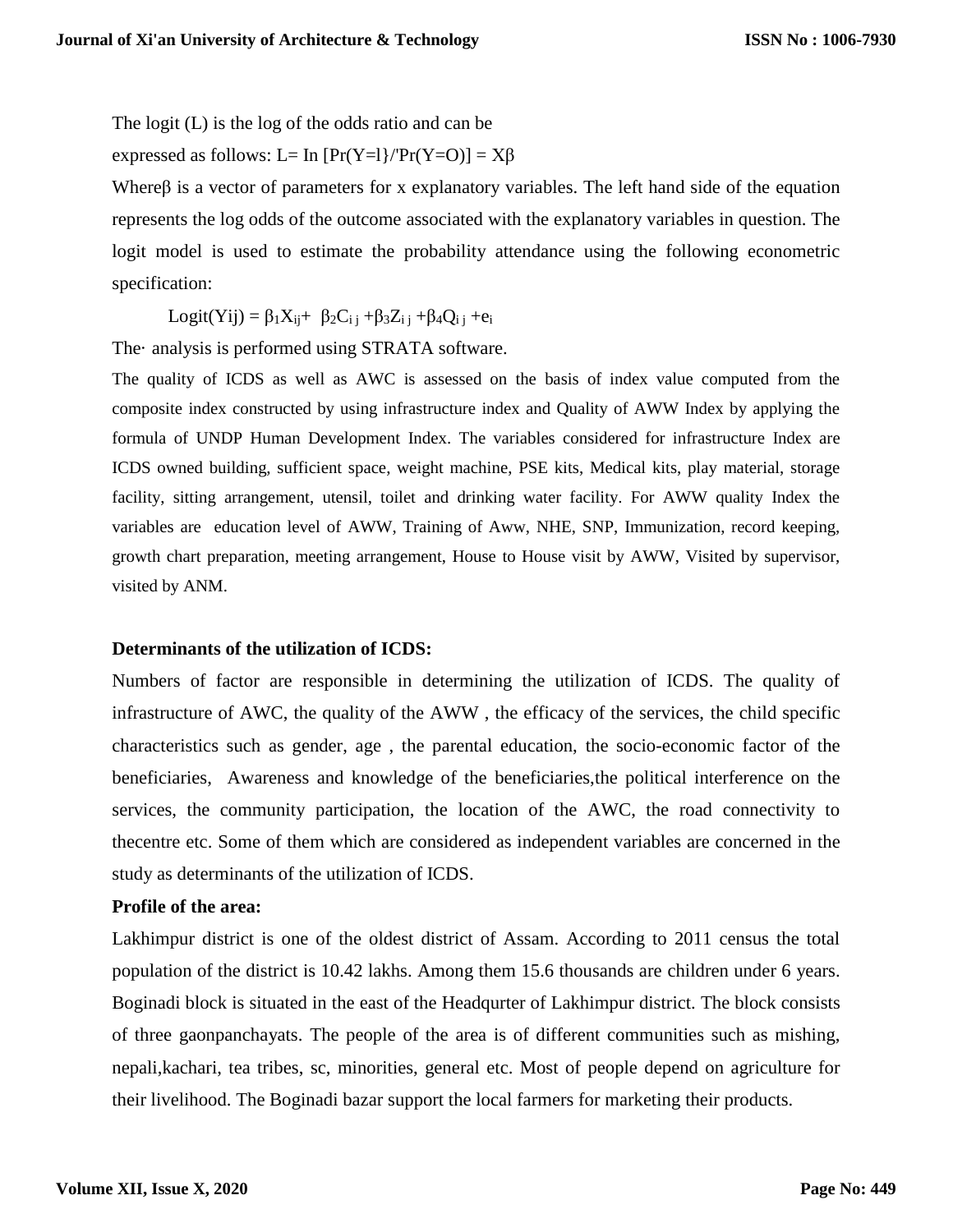The ICDS was launched in the block in1982. The total number of AWC is 208 and only three supervisors are there for monitoring the AWC. The performance of ICDS of the block as a whole is not satisfactory. Since the road connectivity to the remote area is very poor, therefore AWW, the ICDS officer, supervisor and medical officer has faced lots of problems for which service delivery is not satisfactory.Moreover political pressure will affect the smooth functioning of the ICDS.

## **Study area:**

The study area consist of 20AWC which covers 26 villages and different types of communities such as general including OBC, mishing, kachari, tea tribes and minorities. The total population covered by 20 AWC is 16841of which 8614 is male and 8227 is female.The children 6m-3y is 466 of which 257 is male and 209 is female. The children 3y-6y is 751 and among them 405is male and 346 is female . The children are divided on the basis of different caste for convenience of the study. Accordingly the general including OBC children is 326, Mishing&Kachari is 289,Minority is 372,SC is 100 and Tea tribes is 130. Therefore the researcher selects the sample size as 10% of each community to verify the impact of caste on utilization of the ICDS.

#### **Findings of the Study:**

#### **Status Of AWC:**

The status of the AWC depends on the infrastructural facilities, Quality of the AWW, Service delivery and monitoring. These are discussed as follows-

# **Infrastructureof AWC:**

**House:**The infrastructural facilities are not so good in the area. Among the 20 AWC 5 has no house. One AWW has to build the house in her own land and 2 AWW arrange the day to day activities at Namghar and 3AWW arrange nearby Primary School during the morning hour from 7to 8-45. The house is not sufficient for cooking meal, teaching and playing simultaneously. All AWW have claimed the requirement of separate Kitchen room.

**Drinking Water & Toilet:** No drinking water facilities are there. Only three AWC use the drinking water from the LP School and others use the water from the house of local people.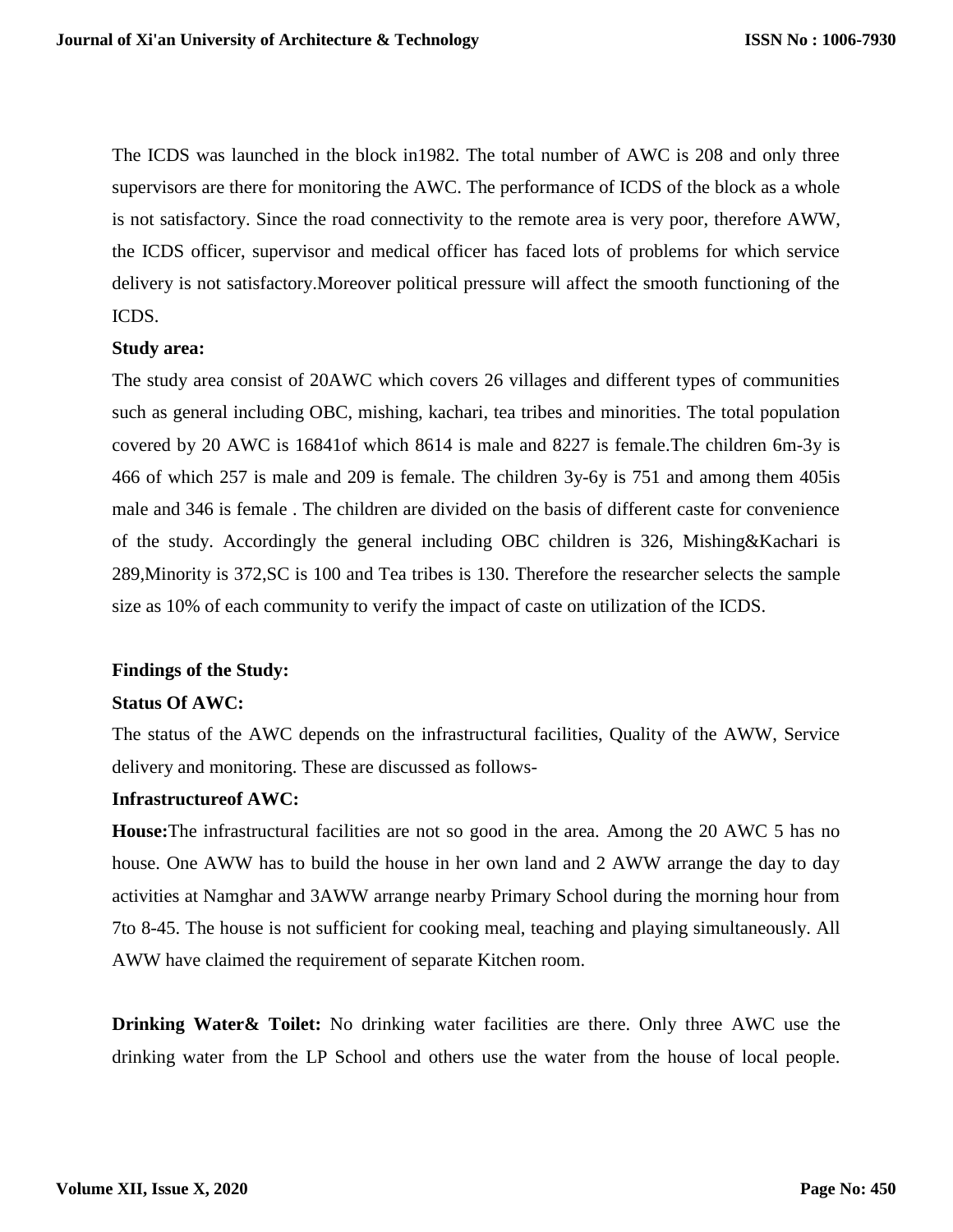Hence cooking meal becomes a hard work for the helper in absence of drinking water**.**No toilet facilities are there.

**Weighting Machine:** The machine is available, but in all the centers except one the machine is defective. Therefore the AWW has to weight at nearby Health Centre. Some of them weight the children after three months, but fill up the growth chart monthly. This growth chart is prepared on the basis of assumption.

**Utensils:**Utensils are available, but not qualitative. The cooking vessel is very poor condition and therefore 25% Of AWW has purchased the cooking vessel from her salary. There is no storage facilities.

**Medical Kits, Playing and Pre-School Kits:**The playing and Pre-School kits are available. Although medical kits are available, it is not sufficient. Only paracetamal, deworming, and some antifungal powder is provided. No fast aid is given in medical kits. 40% AWW claimed that fast aid is required in medical kits.

## **Quality of AWW:**

The quality of AWW is measured on the basis of Education , nutritional knowledge , training, record keeping, growth chart preparing, SNP, NHE programme, meeting arrangement, visiting the beneficiaries houses and Immunization.

In the study it is found that the 18 AWW are matriculate and two are higher secondary passed. Only five have knowledge about the nutritional norms. All the AWW has taken job training of one month and only two has taken refresher course of 7days on medical kits. All can properly maintain the growth chart. But NHE programme is not in right direction as the 90% cannot arrange the class once in a week due to non-attendance of mother. The SNP has smoothly conducted when the food is available. Of course 25% AWW specially in minority area informs that the distribution of nutritional food become uncontrollable as the attendance is more during the distribution time. All the AWW inform that Village Health Nutritional Day (VHND), Nutritional Health Education (NHED),Early Child Education (ECE) and circle meeting must be arranged monthly. Immunization programme is conducted with the help of ANM properly. But visiting to house to house is difficult task for them. Only 3 AWW report that they visit the beneficiaries' house every 15 days. Thus it depicts that the quality of AWW is almost good in the area.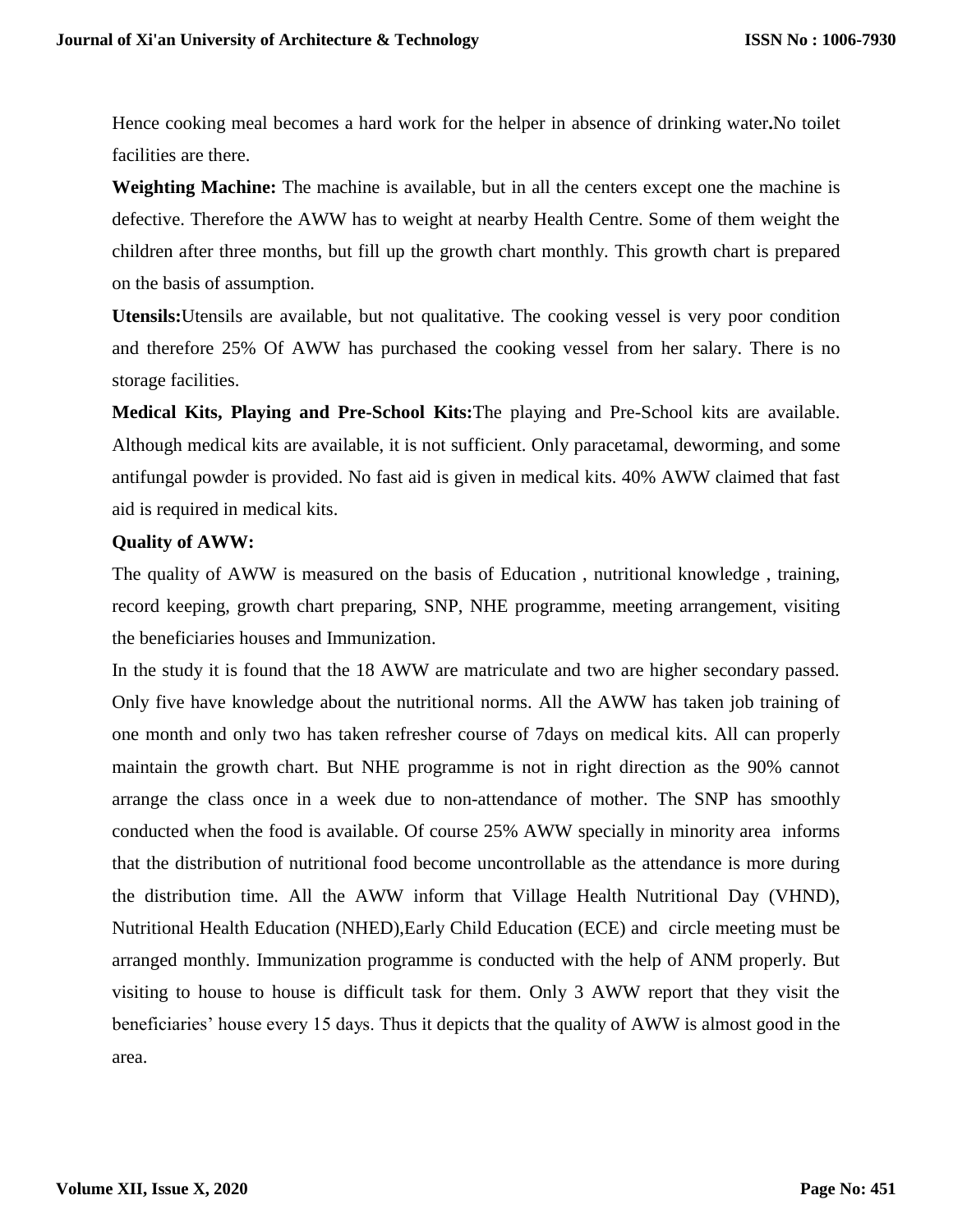## **Visiting the AWC by supervisor and CDPO ANM:**

Timely visiting is one of the injecting elements in proper functioning of AWC. The study shows that 75% of AWC is visited by Supervisor monthly and 25% AWC is visited once in two months. All AWW inform that ANM visits monthly. 40% of AWW inform that CDPO visits once in four months and 60% of AWW inform that CDPO visits once in six months.

According to composite index value, 70% AWC are low category, 25% are medium category and only 5% are very high category in the sample area.

## **Living Condition:**

The living condition of sample households depend on the monthly average income, sanitation, drinking water, electricity, gas, house etc. The living condition isdetermined on the basis of composite index constructed on the following variables by applying UNDP Human Development Index.

| caste     | Hig              | Low  | electr         | No      | Pu       | Cu       | Ga             | ${\bf N}$      | Go             | Bad | Goo            | Bad    | Hi           | Lo             |
|-----------|------------------|------|----------------|---------|----------|----------|----------------|----------------|----------------|-----|----------------|--------|--------------|----------------|
|           | $\boldsymbol{h}$ | inco | icty           | electri | cca      | tch      | S              | $\mathbf{O}$   | od             | wat | d              | sanita | gh           | W              |
|           | inco             | me   |                | city    | ho       | $\rm{a}$ |                | ga             | wa             | er  | sanit          | tion   | livi         | livi           |
|           | me               |      |                |         | use      | ho       |                | S              | ter            |     | atio           |        | ng           | ng             |
|           |                  |      |                |         |          | use      |                |                |                |     | n              |        |              |                |
| gener     | 18               | 14   | 17             | 15      | 18       | 14       | 13             | $\mathbf{1}$   | 18             | 14  | 12             | 20     | 16           | 16             |
| al        |                  |      |                |         |          |          |                | 9              |                |     |                |        |              |                |
| teatri    | $\overline{0}$   | 13   | $\overline{2}$ | 11      | $\Omega$ | 13       | $\overline{0}$ | $\mathbf{1}$   | $\mathbf{1}$   | 12  | $\overline{2}$ | 11     | $\mathbf{1}$ | 12             |
| bes       |                  |      |                |         |          |          |                | 3              |                |     |                |        |              |                |
| Plain     | 14               | 14   | 15             | 13      | 12       | 16       | 10             | $\mathbf{1}$   | 12             | 16  | 10             | 18     | 12           | 16             |
| tribes    |                  |      |                |         |          |          |                | 8              |                |     |                |        |              |                |
| <b>SC</b> | $\overline{4}$   | 6    | $\overline{4}$ | 6       | 3        | $\tau$   | $\overline{2}$ | 8              | $\overline{2}$ | 8   | $\mathbf{1}$   | 9      | 3            | $\overline{7}$ |
| Mino      | 9                | 28   | 12             | 25      | 12       | 25       | 9              | $\overline{2}$ | 15             | 22  | 9              | 28     | 11           | 26             |
| rity      |                  |      |                |         |          |          |                | 8              |                |     |                |        |              |                |

Table 1: The living condition of sample households

Source: Field Survey

From the above table it is clear that the 43 number of children are in a good living condition 77 remain in a bad living condition. The govt. and private pipe water and private filtered ring well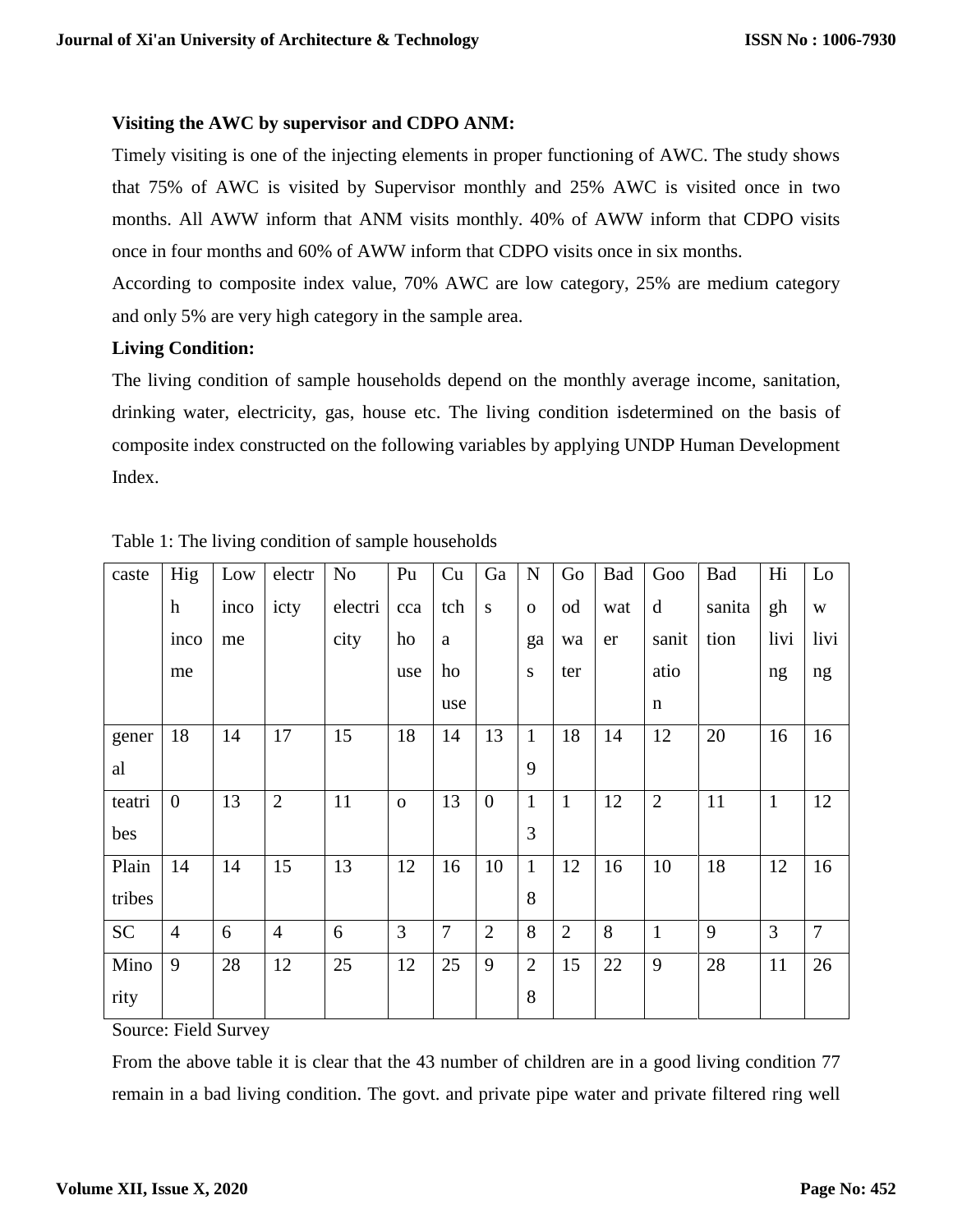and tube well is considered as good water. The govt. provided sanitation and private pit flash and sewerage system is considered as good sanitation.

## **Determinants of utilizing ICDS:**

The following table reflects the various determinants of utilizing the ICDS.

| Factors     | Classification      | Total 120       | Attending       | Percentage        | <b>Not</b>      | Percentage      |
|-------------|---------------------|-----------------|-----------------|-------------------|-----------------|-----------------|
|             |                     |                 | 75              | (62%)             | Attending       | (38%)           |
|             |                     |                 |                 |                   | 45              |                 |
| Age of the  | 36m-48m             | 55              | $\overline{37}$ | 67.2              | 18              | 32.8            |
| child       | $49m - 60m$         | 41              | $\overline{28}$ | 68.2              | $\overline{13}$ | 31.8            |
|             | $61m-71m$           | 24              | 10              | 41.6              | 14              | 58.4            |
| <b>Sex</b>  | Male                | $\overline{65}$ | 43              | 66.1              | 22              | 33.9            |
|             | Female              | 55              | 32              | $\overline{58.2}$ | 20              | 61.8            |
| Living      | <b>High living</b>  | $\overline{43}$ | $\overline{20}$ | 37.7              | $\overline{23}$ | 62.3            |
| Condition   | Low living          | 77              | 53              | 68.8              | 24              | 31.2            |
| Caste       | Minority            | 37              | 27              | 73                | 10              | 37              |
|             | General             | 32              | 15              | 48                | 17              | 52              |
|             | Tea tribe           | 13              | 8               | 61.5              | 5               | 38.5            |
|             | Plain tribe(ST)     | $\overline{28}$ | $\overline{19}$ | 67.8              | $\overline{9}$  | 32.2            |
|             | <b>SC</b>           | 10              | 6               | 60                | $\overline{4}$  | 40              |
| Mother      | Illeterate          | 49              | $\overline{32}$ | 65.3              | 17              | 34.7            |
| Education   | Primary             | 26              | 20              | 76.9              | 6               | 23.1            |
|             | Middle              | $\overline{25}$ | 16              | 64                | $\overline{9}$  | $\overline{36}$ |
|             | High and above      | 20              | $\overline{7}$  | 35                | 13              | 65              |
| <b>ICDS</b> | <b>High Quality</b> | 40              | 30              | 75                | 10              | 25              |
| Quality     | Low Quality         | 80              | 45              | 56.3              | 35              | 43.7            |

| Table2 : various factors that affect on attending AWC |  |  |  |  |  |
|-------------------------------------------------------|--|--|--|--|--|
|-------------------------------------------------------|--|--|--|--|--|

Source: Field Survey

The above table reflects the various factors affect on attending Anganwadi Centre (AWC).The factors are explained below:

**Child specific Characteristics:** We study the child specific characteristics by examining the variation of attending behavior in accordance to variation in age and sex of the child. From the table it shows that as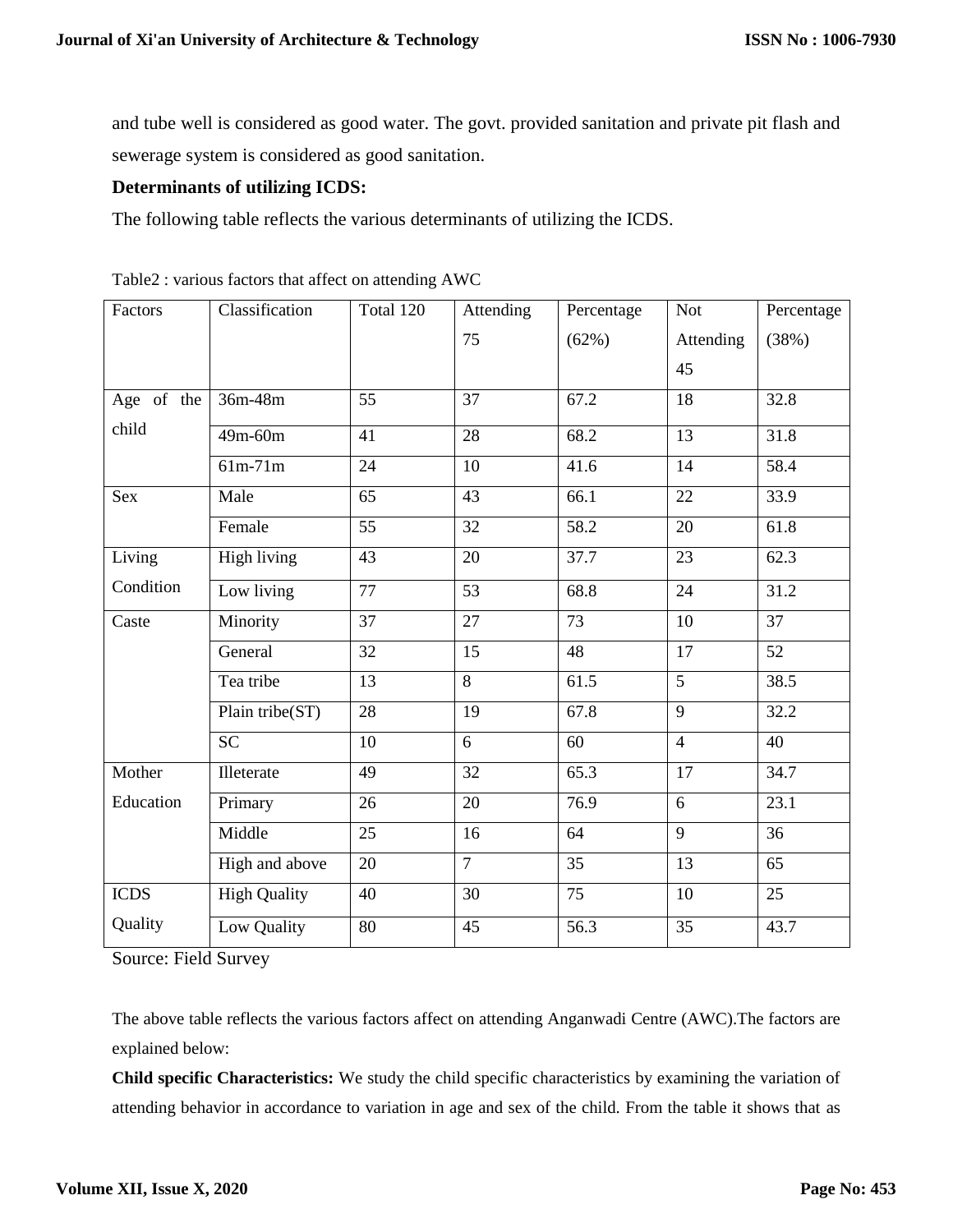child age increases up to 5 years the rate of attendance is increasing. But after completion of the 5 years the attendance rate is declining. Because most of the students choose to attend the primary school after the completion of 5 years. The attendance behavior is marginally changed in accordance to difference in sex.

**Socio-economic Condition:** The study also examines the background characteristics of the child by considering socio-economic condition of the sample households. The table represents that there are significant different in attendance of the child in response to difference in **living condition**. The rate of the attendance of the child of low living condition households is higher than high living condition. It is because most of high living households prefer to send their child to better institution.

**Caste** is considered as social factor which may affect on the attendance in AWC. From the table it is evident that there is partial variation in attendance due to difference in caste. The children belonging to Minority class have the higher rate of attendance than other caste.On the other hand the children belonging to general class have lower attendance. Some of the parents of general caste have felt that ICDS is not beneficial for them. Therefore they are reluctant to send their child to AWC.

**Mother Education:**The table shows that mother education has significant impact on attendance. The children whose mothers have primary education have higher rate of attendance. But the children whose mothers have higher education have lower rate of attendance. Because the mothers having higher education prefer to send their child to better institution instead of AWC.

**Quality of ICDS:**The table depicts that the attendance behavior is varied in accordance to difference in quality of ICDS. The children belongs to the area under high quality of ICDS have higher rate of attendance than the low quality of ICDS.

#### **Findings of the model:**

The logit model used for the study has some significant outcomes which are discussed with the help of following table.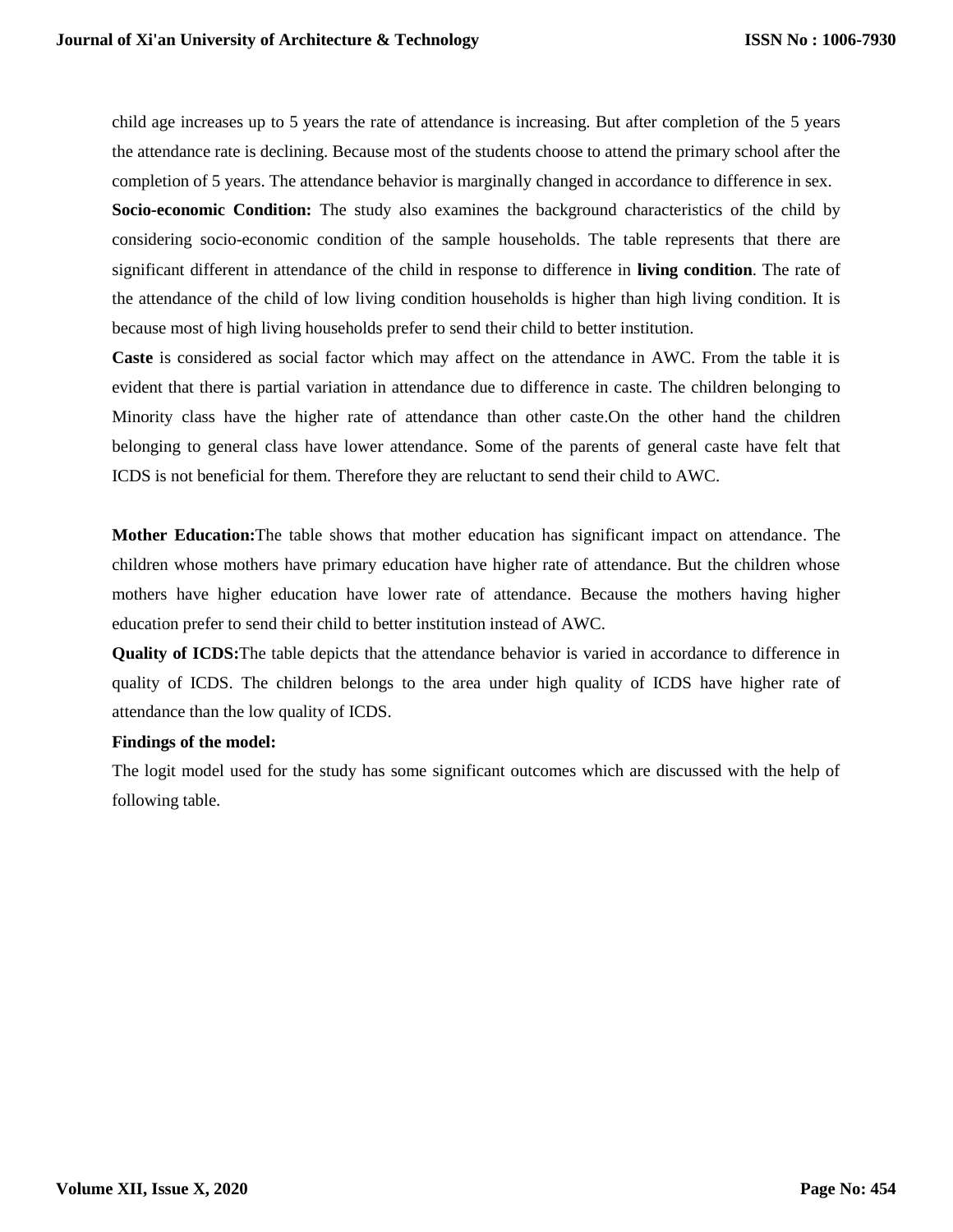| Independent         | Attendance(Dependent  | Co-ef       | St.error | Ζ       | p >  Z |
|---------------------|-----------------------|-------------|----------|---------|--------|
| variables           | variable)             |             |          |         |        |
| Age                 | 49m-60m               | $-.06309$   | .4439    | $-.14$  | .887   |
|                     | $61m-71m$             | $-1.871802$ | .556     | $-3.36$ | .001   |
| <b>Sex</b>          | male                  | .822381     | .386503  | .21     | .832   |
| Living              | High living condition | $-.7788879$ | .39026   | $-2$    | .046   |
| Condition           |                       |             |          |         |        |
| Caste               | Minority              | .6400998    | .6463    | .99     | .322   |
|                     | General               | $-.3176153$ | .6412    | $-.50$  | .620   |
|                     | Tea tribe             | $-.0746328$ | .7679    | $-.10$  | .923   |
|                     | Plain tribe(ST)       | .2736738    | .68406   | .40     | .689   |
| Mother              | Illeterate            | .94908      | .5377    | 1.76    | .078   |
| Education           | Primary $(1-5)$       | 1.5404      | .6393    | 2.41    | .016   |
|                     | Middle                | .8630       | .6066    | 1.42    | .155   |
| <b>ICDS</b> Quality | <b>High Quality</b>   | .84729      | .4291002 | 1.97    | .048   |

Table3: Results of the model

Source: Field Survey

Age: From the table it is clear that the negative sign of the coefficient indicates that the probability of attending is declined as the age of the child increases. The age group of 61m-71m children are statistically more significant variables. As the children completed 5 years the probability of attending in AWC is significantly decreasing. The sample households of this group perhaps expect that primary school is better than AWC.

Sex: Sex has no statistically visible impact on attending AWC.

Living Condition: Living condition has significant impact on attending AWC. The negative sign of coefficient reflects that the probability of attending in AWC is declined as the living condition is high which is significant at 4% level. The high living condition households perhaps prefer to send their child to better institution.

Caste: Caste has no statistically significant impact on attending AWC.

Mother Education: Mother education has significant impact on attending AWC. The probability of attending in AWC is statistically more significant at 1% level whose mothers have primary level of education. Regarding illiterate mothers the probability of attending the child in AWC is statistically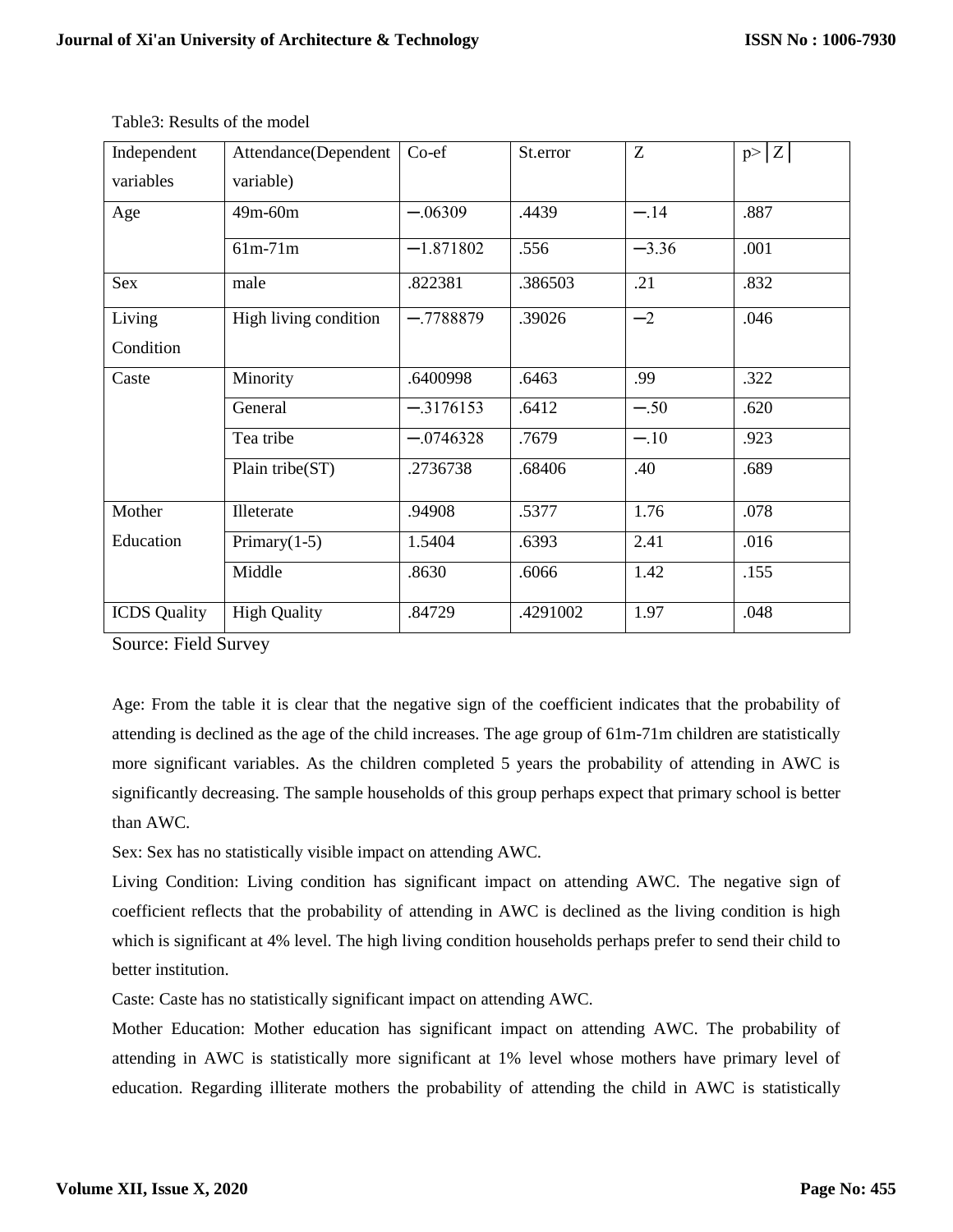significant at 7% level. It depicts that the probability of attending in AWC is high whose mothers have primary education level. But probability of attending in AWC is very low as the mother education level increases primary onwards.

ICDS Quality: ICDS Quality is also statistically significant variable which affect on attending AWC. Higher the quality of ICDS, higher is the probability of attending AWC which is significant at about 4% level.

#### **Reasons of not attending in AWC:**

The following table reflects the various reasons of not attending in AWC. Since the total not attending children are 45, therefore to know the reasons researcher select the sample of 45 household whose children are not attended in AWC.

Table 4: Reasons of not attending

| Low quality of AWC | Not aware about ICDS | Other school | Not beneficial |
|--------------------|----------------------|--------------|----------------|
| 20<br>$(44.4\%)$   | $13.3\%$ )           | $(22.2\%)$   | $(20\%)$       |

Source: Field Survey

From the table 4 it is clear that out of total not attending children 45, 44.4% households report that children are not attended in AWC due to low quality of AWC. 20% households consider AWC is not beneficial for their children. 13.3% households are not aware about the services of ICDS. Other 22.2% households send their children to better institution.

**Conclusion:**From the study it may be concluded that the Quality of ICDS is very poor. Although some other factors like living condition of the household, mother education are major determinants of utilizing ICDS, yet quality of ICDS means AWC is a vital determinant of utilization of ICDS. If government and different stakeholders give more emphasize on overall development of ICDS and fit it as an actual child development centre, then obviously the attendance rate may increase. The reverse affect of high living condition, higher educated mother on attending AWC may change if quality of ICDS is improved.

## **Recommendations:**

• ICDS should be designed and implemented in an attractive manner so that all are eager to attend the AWC.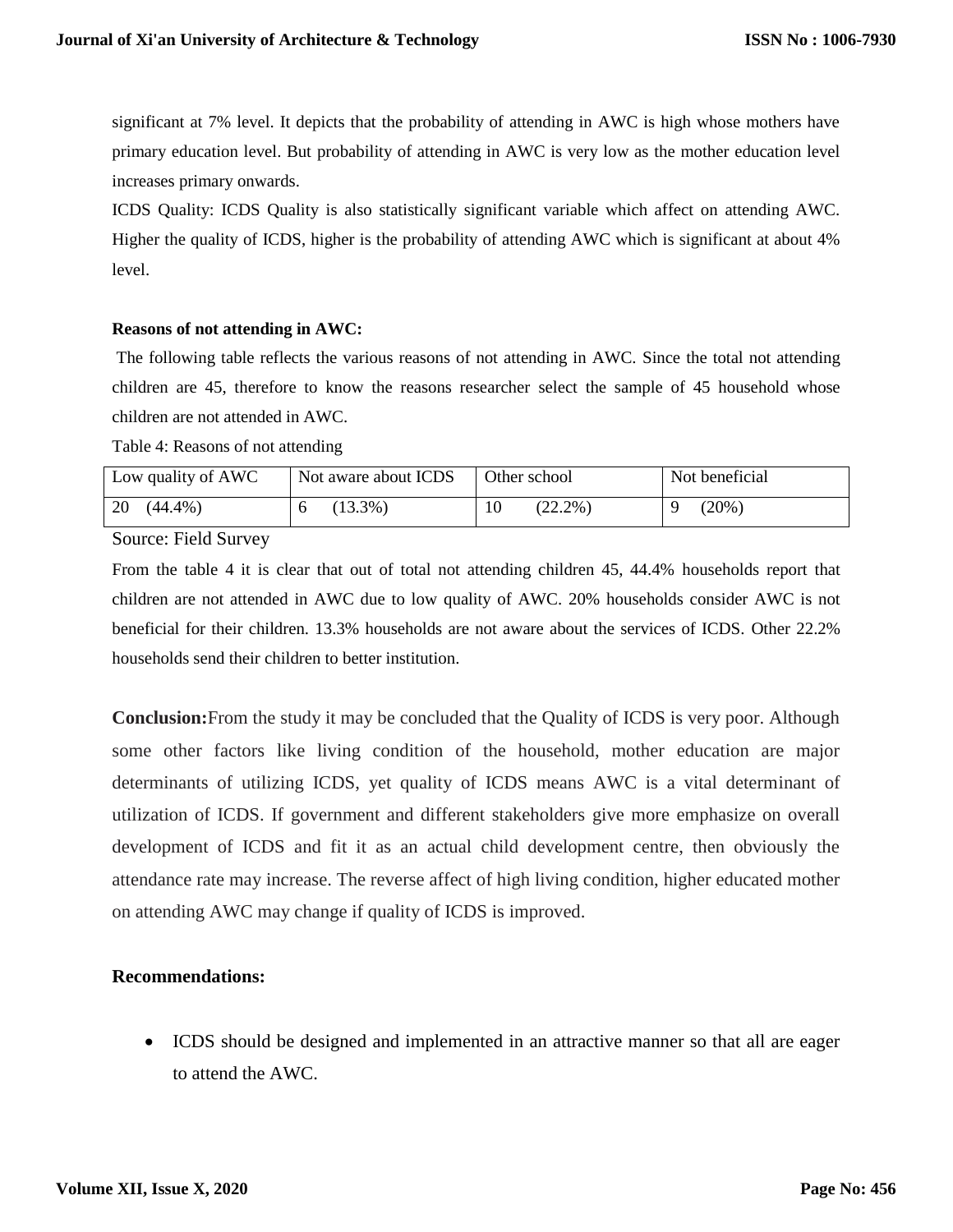- Efficient and well trained human resources are to be recruited in all stages of the system. Salary should be given on the basis of basic norms and workload.
- Improving the quality of food provided at the AWCs. ICDS food supplements must be highly nutritious, freshly cooked and attractive for children and must be available on daily basis.
- It is imperative that every Anganwadi is housed in a well-designed building of its own and not in a make-shift arrangement or a temporary hut. A Centre must have all the essential ingredients to make it attractive for children and their mothers. Clean drinking water, storage facilities, basic furniture such as proper benches, tables, cupboards, cooking utensils, weighing scales, medical kits, charts, toys etc. Sufficient places are required for playing. AWWs who maintain their Centres well and keep them neat and clean and who are innovative should be suitably rewarded. This will be an incentive for them to do better and make others also strive to do the same. .
- If a Centre is to function well then there should be at least 2 AWWs for each Centre. One of them can concentrate on children below 3 years and make home visits so as to make the home-based care a reality. The second AWW can be stationed at the Centre.
- A closer link and better integration between the Health Department and ICDS would enable villagers to access basic health services such as health check-ups, growth monitoring, detection of under-nutrition, mass de-worming, disease surveillance, supplementation of micro-nutrients, health education etc.
- The success of an ICDS programme depends a lot on the awareness levels of the stakeholders – in this case the mothers. Regular awareness for mothers, pregnant and lactating women need to be conducted at the Centre so that a kind of bond and rapport is built.

## **Bibliography:**

1..Balsekar, Ameya Et Al. (2005) Thiruvananthapuram : Institute Of Social Sciences-Child Welfare and Community Participation: A Case Study Of The ICDS Program In Trivandrum District, Kerala. Published in Research on ICDS: An Overview (1996-2008) Volume 3,National Institute of Public Cooperation and Child Development, 2009.